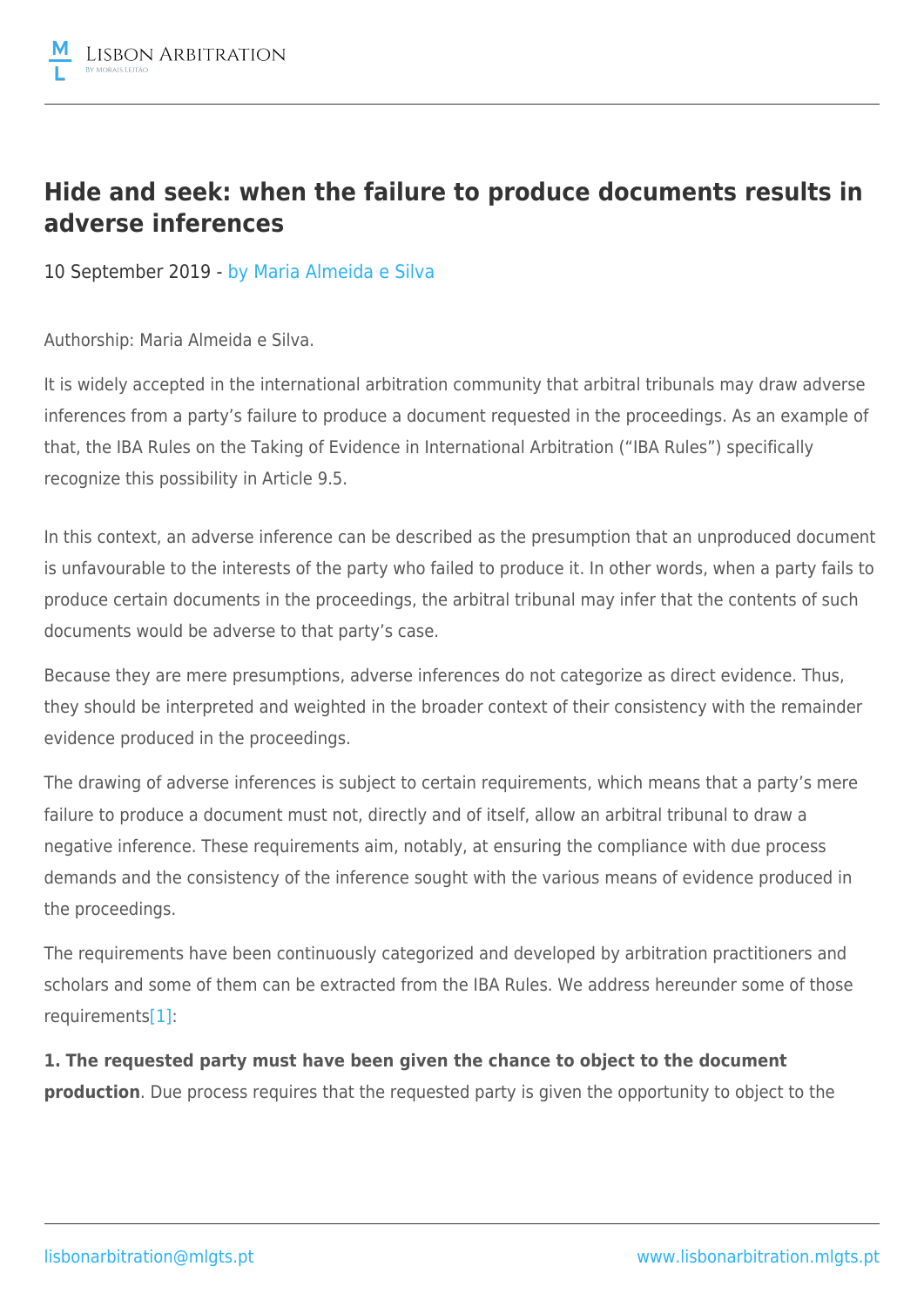

production of the requested document, notably by resorting to one of the objections provided for under Article 9.2 of the IBA Rules;

**2. The requested party must either not have objected to a request to produce or have been ordered by the arbitral tribunal to produce a document**. The drawing of an adverse inference is only legitimate when the requested party did not present any justified reason not to produce the requested document, or when the arbitral tribunal, after weighting the arguments presented by both parties, decided that the party should produce the requested document;

**3. The requested document should be relevant to the case and material to its outcome**. Otherwise, the document production request should not even be admitted by the arbitral tribunal, as results from Article 3.3 (b) of the IBA Rules;

**4. The requested document should not be in the possession, custody or control of the requesting party, and, on the contrary, it should presumably be in the possession, custody or control of the requested party**. As provided for under Article 3.3 (c) of the IBA Rules, (i) the requesting party should assert that it is not in a position to produce the document, otherwise it would be illegitimate to request it from the opposing party, and (ii) the requesting party should also demonstrate why it is reasonable to assume that the requested document is under the control of the opposing party, otherwise it would be unfair to punish the requested party with the drawing of an adverse inference;

**5. There must be a reasonable degree of certainty about the contents of the requested document**. The requesting party must produce evidence that reasonably allows one to deduce the presumable content of the missing document, since that presumable content is the basis for the drawing of the inference;

**6. The inference sought must be clearly identified**. The requesting party should clearly state the inference that should be drawn from the other party's failure to produce the relevant document;

**7. The potential details of the document must not be essential**. Since, in principle, it is not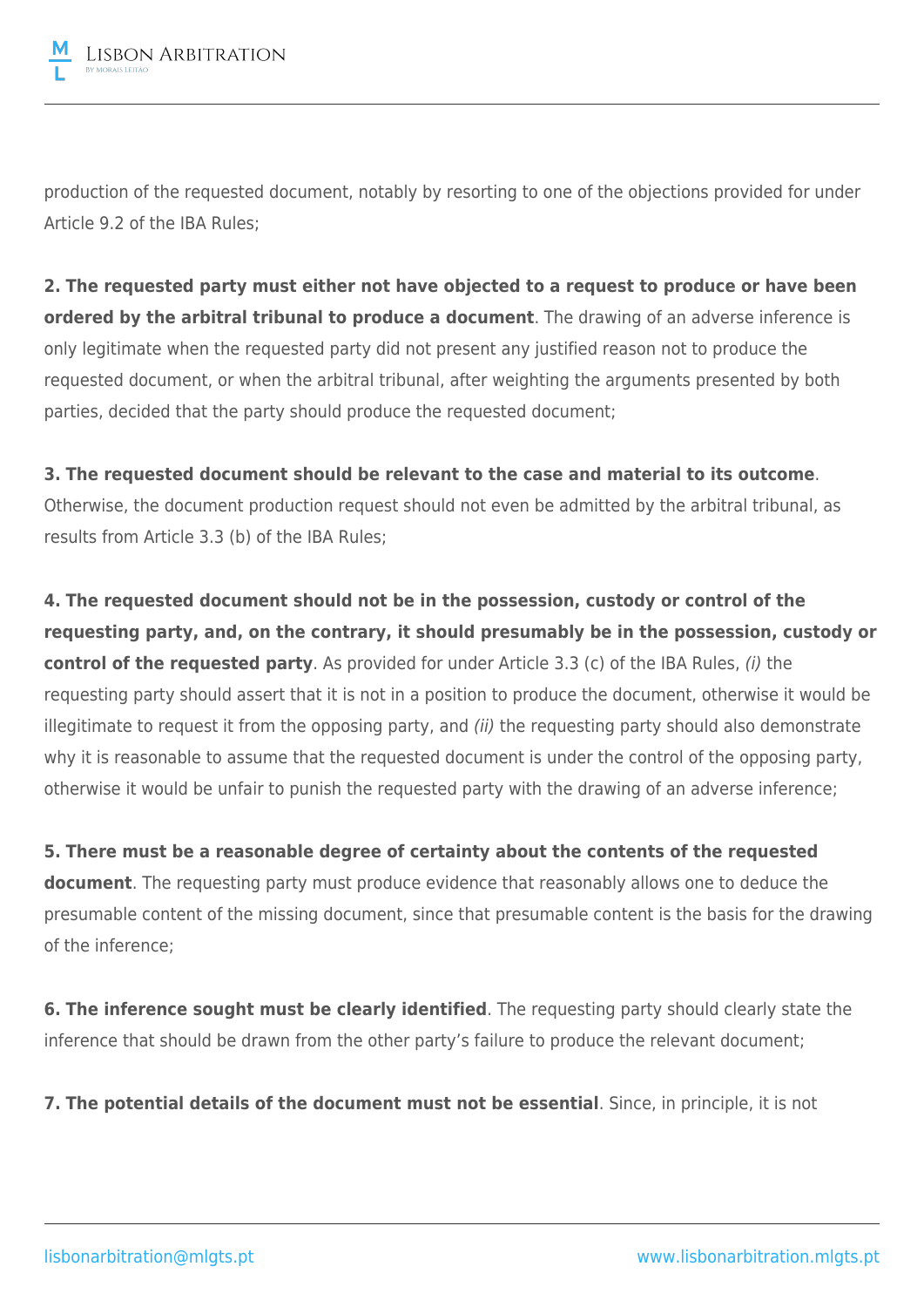

possible to reasonably presume the details of an unproduced document, the possible inference will, in most cases, only refer to the broader contents of the unproduced document.

**8. The requesting party must provide** *prima facie* **additional evidence**. Since the adverse inferences are mere presumptions, the requesting party must provide all reasonably available evidence that is consistent with and corroborates the inference sought.

This list of requirements is obviously not exhaustive and, in every particular case, the tribunal may find that other prior conditions must be met before drawing an adverse inference.

In any case, even when the tribunal finds that the requirements for the drawing of an adverse inference are met, it must still have extreme caution in the formulation of the inference to ensure that it is "reasonable, consistent with facts in the record and logically related to the probable nature of the evidence withheld["\[2\]](file:///C:/Users/NMF/AppData/Local/Microsoft/Windows/INetCache/Content.Outlook/DACTFCN3/MLGTS_LAWC-#3771530-v2-MAS Artigo Lisbon Arbitration (Rev RNF).DOCX#_ftn2). All in all, the arbitral tribunal should exercise its power to draw adverse inferences on a case-by-case basis, even if relying on general guidelines, and apply it with caution and reasonably.

Practice shows that parties often request arbitral tribunals to draw negative inferences and elaborate a lot on the conditions for drawing those inferences and on the reasons why those conditions are met in the particular case. However, arbitral tribunals have been reluctant to exercise that power, at least explicitly, and tend to do it only in exceptional circumstances.

[\[1\]](file:///C:/Users/NMF/AppData/Local/Microsoft/Windows/INetCache/Content.Outlook/DACTFCN3/MLGTS_LAWC-#3771530-v2-MAS Artigo Lisbon Arbitration (Rev RNF).DOCX#_ftnref1) See J. K. Sharpe, "Drawing adverse inferences from Non-Production of Evidence", Arbitration International, Vol. 22, No. 4, 2006; Vera van Houtte, "Adverse inferences in International Arbitration", Written Evidence and Discovery in International Arbitration: New Issues and Tendencies, Dossiers of the ICC Institute of World Business Law, Dossier VI, 2009; Simon Greenberg and Felix Lautenschlager, "Adverse Inferences in International Arbitral Practice", ICC International Court of Arbitration Bulletin, Vol. 22, No. 2, 2011.

[\[2\]](file:///C:/Users/NMF/AppData/Local/Microsoft/Windows/INetCache/Content.Outlook/DACTFCN3/MLGTS_LAWC-#3771530-v2-MAS Artigo Lisbon Arbitration (Rev RNF).DOCX#_ftnref2) See J. K. Sharpe, "Drawing adverse inferences from Non-Production of Evidence", Arbitration International, Vol. 22, No. 4, 2006.